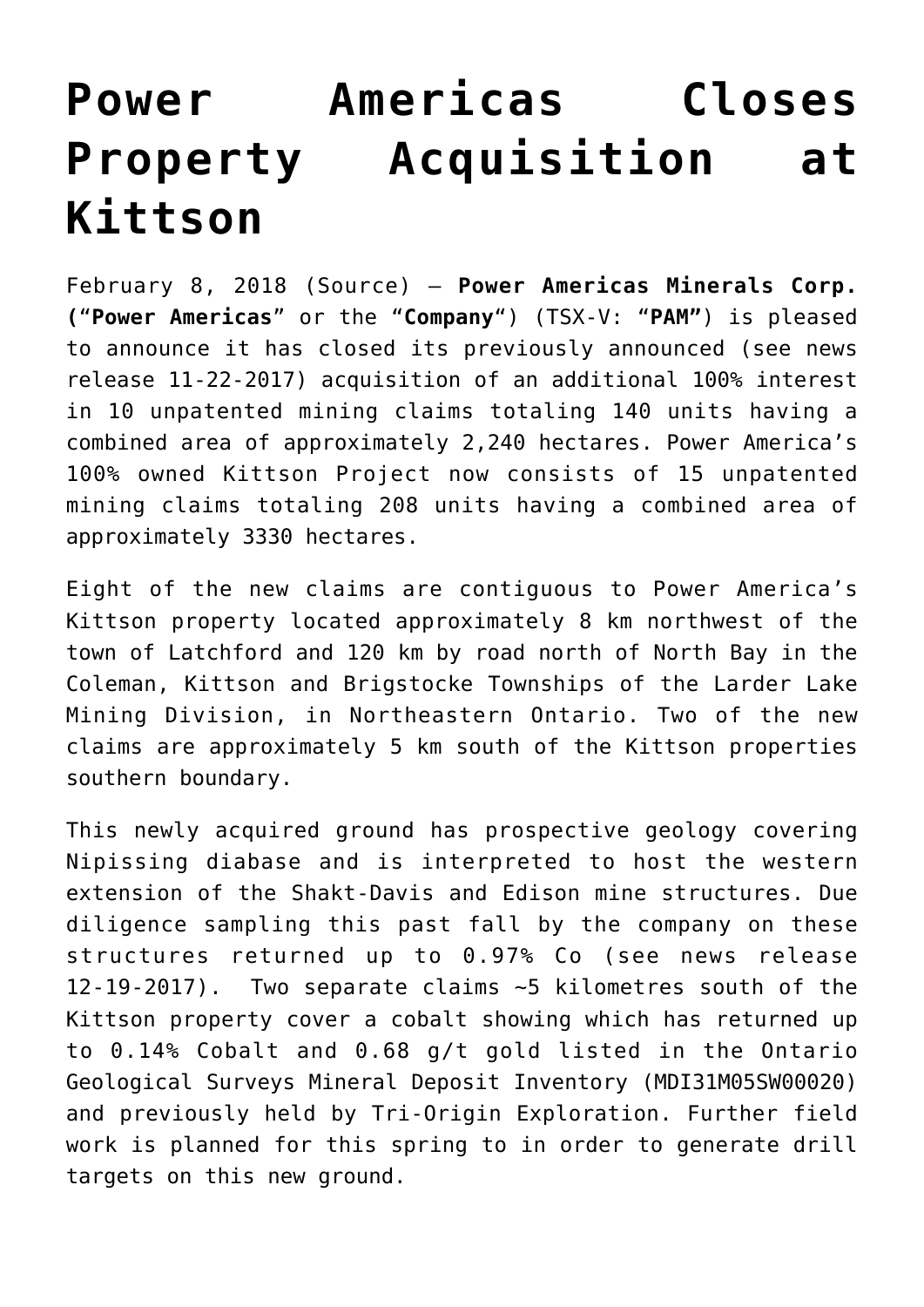Drilling continues on the Shakt-Davis mine structure (see news release 01-23-2018), with 5 holes totaling ~800m completed thus far.

Power Americas acquired 100% interest in the properties for a purchase price of \$1,511,250 paid by the issuance of 13,000,000 common shares of the Company at a deemed price of \$0.11625 per share.

## **About the Kittson-Cobalt Project**

The Project is located near the town of Cobalt in northeast Ontario, Canada. The Project hosts the historic Shakt-Davis and Cobalt-Kittson mines, as well as numerous historic workings, the deepest extending down to 628 feet, and over 2,500 feet of lateral workings. Cobalt mineralization occurs in Proterozoic-aged quartz-carbonate veins hosted in brittle shears in Nipissing diabase. This style of mineralization is similar to that of the famous Cobalt Silver Camp Located ~15 km east of the Property, which produced 420 million ounces of silver with cobalt as a significant by-product. Veins hosting the mineralization at the Kittson-Cobalt Project differ from the typical Cobalt Silver Camp veins in that they are lower in silver but richer in cobalt, and are associated with significant gold. Historic reports from the Shakt-Davis mine indicate values of 1.5% Co over 1.37 metres and select grab samples returning up to 4% Co and 93.3 g/t Au. Locally significant nickel, copper and to a lesser extend lead, zinc and bismuth also occur within the quartz-carbonate veins.

## **About Power Americas Mineral Corp.**

Power Americas Minerals Corporation is a Canadian-based junior mining exploration company focused on the procurement, exploration and development of cobalt, lithium and other energy metals in North and South America. Power Americas' acquisition strategy focuses on acquiring affordable, costeffective and highly regarded mineral properties in areas with